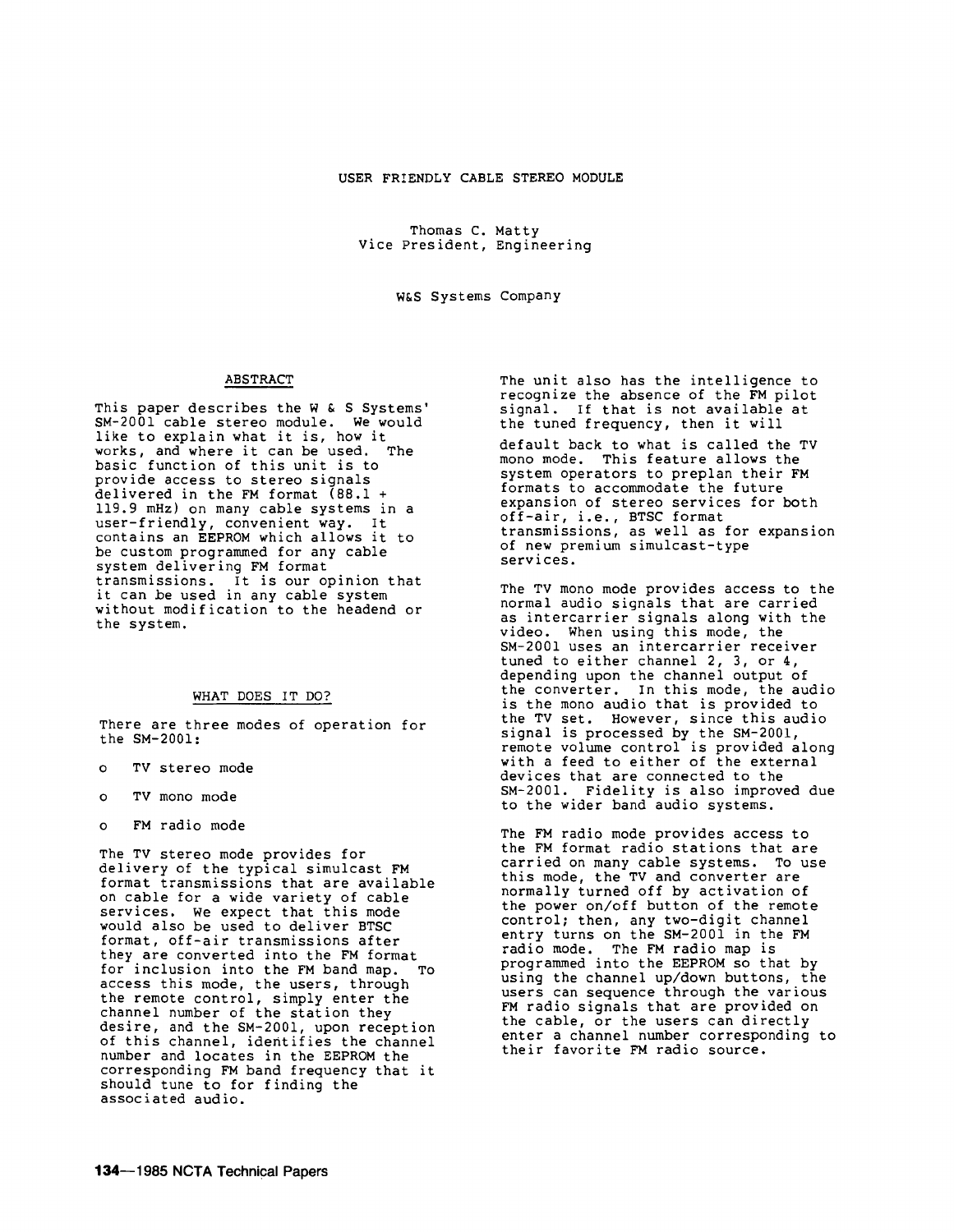# WHAT'S INSIDE?

Like many communications units designed today, the SM-2001 is a collection of RF and audio circuits surrounding a microprocessor which determines their functionality. Basically, the micro receives all of its control commands from the infrared receiver circuit. There are some other signals derived out of the stereo processor circuit to which the micro also responds. The micro then controls the selection of the FM tuner or the TV tuner. The selected sound is then processed into either stereo left and right or mono signals, that is, the same signal from each of the left and right connection points passed through a pilot filter to eliminate the 19 kHz pilot frequency to a volume control circuit. This then is again controlled by the micro via the infrared receiver to buffer circuits that provide dual outputs for use or connection to VCR's and/or to amplifiers or powered speakers for listening to sound.

as well as that of the TV tuner. The output of the tuners is passed through appropriate IF filters mixed together and fed to a discriminator circuit and associated audio processing to recover the mono or stereo sound that comes out of the discriminator. The audio processor also includes a gain change circuit to account for the different deviations that are used to drive the audio signals from both the FM and TV tuners.

In order to improve the recordability of the sound, a pilot filter is incorporated to reduce the pilot component that is found within the audio signal. After the pilot filter, one pair of signals is split off through a buffer for access or use by VCR recording equipment. The signal is also fed to an electronic volume control circuit. This is controlled by the micro via the infrared. Consequently, it is buffered again to provide a signal for feed either to a hi-fi system or to a set of powered speakers.



To minimize insertion loss, dual tuners are provided. Each of these tuners simply taps out a small portion of the signal from the input/output connection as shown on the block diagram. The micro controls application of power to the tuners, which results in the appropriate section being activated for use. In addition, the micro controls the frequency selection of the FM tuner An important note is that the signal from the "CABLE" input connection to the "TO-CONVERTER" connection is simply a piece of wire with the FM tuner input attached to that wire. The same is true for the connections for the "FROM-CONVERTER" input to the "TO-TV" output connection.

The FM receiver is capable of tuning over a range of 88.1 to 119.9 mHz.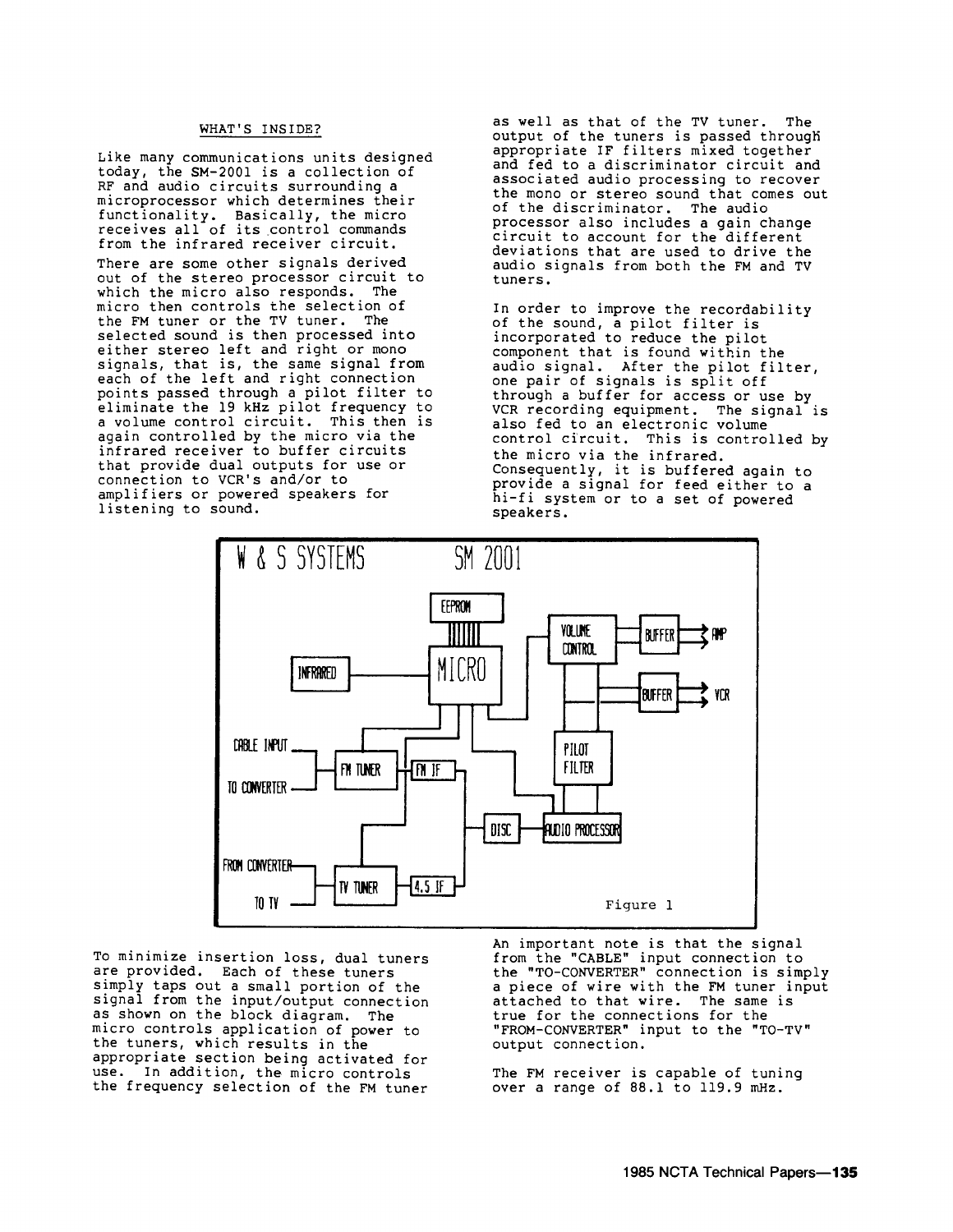#### HOW DOES IT WORK?

Although the microprocessor controls all the functionality of the SM-2001 it does so based on data loaded into an EEPROM. The data loaded into the EEPROM tells the unit the frequencies it has access to that correspond to the given channel numbers, as well as possible frequencies it may have access to in the future. Stored in the EEPROM are also some other data, such as the input frequency for the use in the TV mode to match the converter output, as well as some other functional characteristics of the SM-2001.

| Figure 2           |                                  |              |                |              |  |
|--------------------|----------------------------------|--------------|----------------|--------------|--|
| ENTRY<br>CHANNEL # | MONO<br>TV AUDIO                 | STEREO<br>CH | STEREO<br>CH 2 | STEREO<br>FM |  |
| 02                 | 02                               | 102.5        | 99.7           | 90.5         |  |
| 03                 | 03                               |              |                | 93.5         |  |
| 04                 | 04                               | 88.1         |                | 88.5         |  |
| 05                 | A٢                               |              | 100.1          | 100.5        |  |
| 06                 | 06                               | 97.3         | 92.2           | 88.9         |  |
|                    |                                  |              |                |              |  |
|                    |                                  |              |                |              |  |
|                    |                                  |              |                |              |  |
|                    | SM 2001 TV-STEREO-FM CHANNEL MAP |              |                |              |  |

Figure 2 shows a typical portion of the EEPROM map. Examination of this map shows that there is no special order for the frequency assignments, and, in fact, the frequency does not have to be assigned for each of the TV channels. The way the unit operates is that after it receives an entry channel number from the remote control (for instance, we've indicated a 05), then the microprocessor looks into the appropriate memory location in the EEPROM to determine if an FM channel has been assigned to provide stereo or other alternative audio. As you can see, for Entry Channel 5 under the first Stereo Channel 1, it is blank.

When the entry  $05$  is made, the microprocessor examines that memory location and, finding that it's blank, defaults to the TV mode (i.e., it switches to the use of the TV receiver portion of the SM-2001) providing mono sound that is tuned by the converter. Pressing the CH 1/CH 2 button on the remote control will then cause the micro to examine the secondary memory location, which contains a frequency of 100.1 mHz. By pressing the CH 1/CH 2

button, it will tune to 100.1 mHz. You will also notice on this channel map that there is a list of stereo FM frequencies, again with no specific pattern.

To access the stereo FM mode, the unit is turned off using the power on/off switch on the remote control, which also should normally shut off the TV set. Then, a channel entry is made. For instance, if we select 05 again, when 05 is entered, the unit will automatically turn itself on and tune to 100.5 mHz and provide that sound from its output terminals. Selection of the other channels (02, 03) will also give the corresponding frequency assignments.

## SYSTEM CONSIDERATIONS

The SM-2001 has been designed to work with cable systems as they are presently configured today by maximizing the usefulness to both the cable system operator and the user without requiring any system changes. When the initial concept was proposed, we investigated many cable systems to find out how they would handle stereo. During this investigation, we found that many cable systems were actually carrying many more FM services than publicized. Unlike other equipment that is connected to a cable system, which requires either headend modifications or new pieces of headend gear to properly utilize them to generate revenue, we decided that the best approach for the SM-2001 was to use an approach that required no system changes and that could be fitted into cable systems on a spot-by-spot basis without the operator either having to spend extra money to make headend modifications or changing what he is doing every day with providing the FM<br>radio and simulcast services. The radio and simulcast services. flexible mapping feature that is carried in the EEPROM for the SM-2001 provides the ease of application to serve many cable operators and yet provide the customer with an attractive package of benefits such as volume control, FM radio, and auxiliary or bilingual sound, without requiring any system modifications by the cable operator. The use of the EEPROM also allows the cable operator to preplan for expansion of these FM services and to locate them in a frequency. spectrum that is not normally tuneable by off-the-shelf FM radio receivers. Thus, if the cable operator wanted to, he could plan ahead for some premium audio services. This could potentially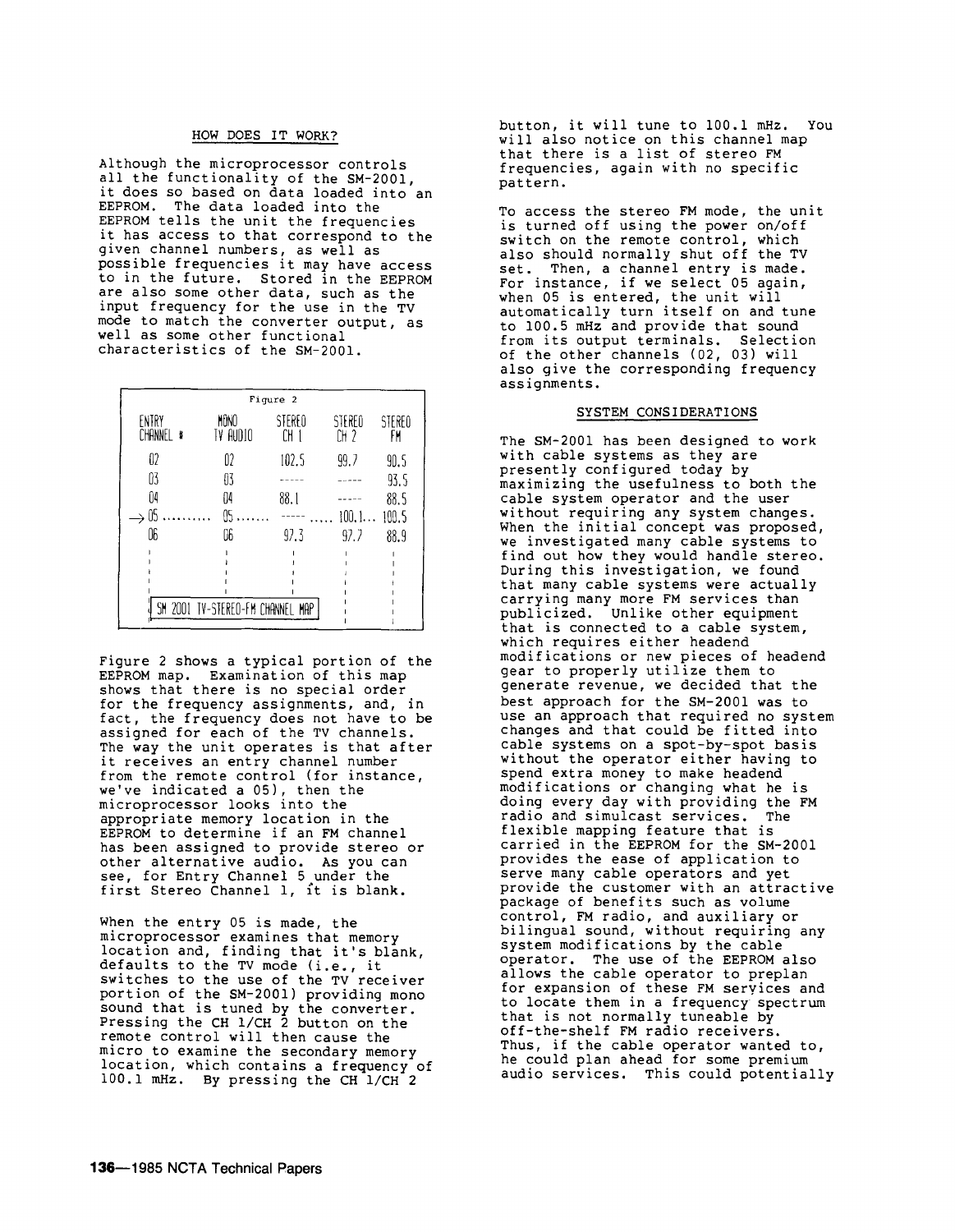generate additional revenue in addition to that which might be available from providing the remote volume control via the existing remote control used for the converter.

#### SYSTEM INGRESS/EGRESS

Another advantage of the SM-2001 approach is that it has been designed to have very little, if any, insertion loss. This eliminates the need for a splitter and reduces the probability of ingress or egress in the system. The coaxial feed to the SM-2001 is fully shielded and protected while it travels through the box to the TV set. As a result, instead of using a splitter which would reduce the signal to the converter, the SM-2001 introduces only a very slight insertion loss. The amount of signal required for the FM and the TV tuner is all that is required for all correct operation. Thus, in effect, the system can be closed up and the introduction of stray signals (via faulty FM hookups using 300 ohm twin lead or using zip cord) are eliminated since all the connections are properly handled through F connectors using coaxial cables.

#### SIGNAL LEVEL

As all cable system engineers know, the carrier level has a lot to do with the quality of the video product that you deliver to the users' homes. This is also true for FM signals. Just as when the carrier level of the video is reduced and the picture becomes snowy, that will also happen to an FM signal. As the carrier level is reduced, more noise in the system will be "picked up." Our goal for the SM-2001 is to provide at least a 60 dB signal-to-noise ratio with an input level of -10 dB mv.

There have been many questions raised with regard to the sufficiency of the 60 dB dynamic range number. The typical argument used in this case is that the compact disk establishes the standard for signal-to-noise ratio. While it is true that the compact disk has a very highly advertized dynamic range, one must remember that dynamic range is a digital process and is not totally available to the listener. For instance, with a compact disk, assume that one would try to use the full dynamic range of the 16 bits. If one would try to generate a sound level



Typical Connection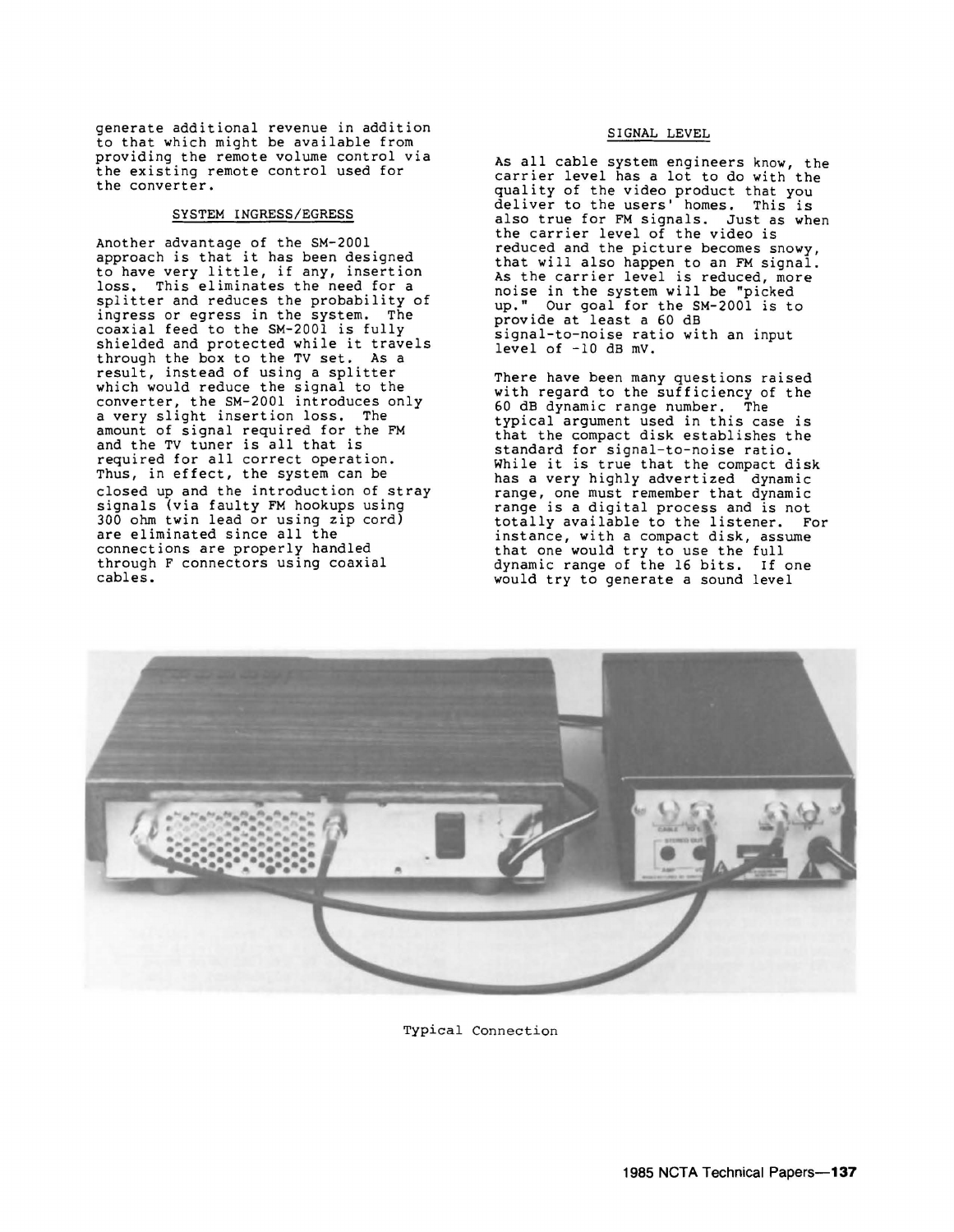using the lowest bit simply by toggling that bit on and off, one could produce the correct frequency; but, by simply toggling that bit on and off, one does not produce a sine wave at the frequency; one produces a square wave. If one wants to produce a sine wave.at that frequency, he has to use more than one bit. Let us assume that in order to generate a quality sine wave, four of the lowest significant bits would be required. This would produce one of eight levels since one of the bits must be assigned as a polarity bit. This is depicted in Figure 3, which shows the harmonic distortion spectrum as a function of the number of bits used in a quantization.

us. There are well-published figures with regard to the ambient noise level both in residences and other typical environments. The number quoted most often is that the average residence has a noise level of somewhere around 40 dB relative to .0002 microbars as zero dB. The typical jet airplane in a takeoff configuration at 50 feet off the end of the runway produces a sound level of about 120 dB on this same scale. So the dynamic range between matching a jet airplane and a typical residence is about 80 dB. On the same scale, a typical orchestra playing its loudest music generates a sound level of about 100 dB, which then relates to about a 60 dB dynamic range. That is,



AMPLITUDE OF HARMONICS VS BITS USED

Therefore, if four of the sixteen bits are used as the minimum level, this results in an actual twelve-bit dynamic range, which is only one part in  $2,048$ <br>or 66 dB. If the number of bits was If the number of bits was increased by one, the dynamic range would be one part in 8,096, which is a 78 dB useful dynamic range.

If we then assume that we raise the volume level to a point where the noise is just barely perceptible or barely not perceptible and then add the useful dynamic range or the signal power level on top of this noise level, then we can see how much dynamic range is useful to

if you try to listen to a live orchestra in your living room, you would have a useful range of about 60 dB.

To achieve the 60 dB level, a carrier level of -10 dB is required with the SM-2001. This is available on most systems by slight adjustment of the carrier levels. If the carrier levels are held at the typical setting of -15 dBmv, then you can expect a signal-to-noise ratio of about 55 dB.